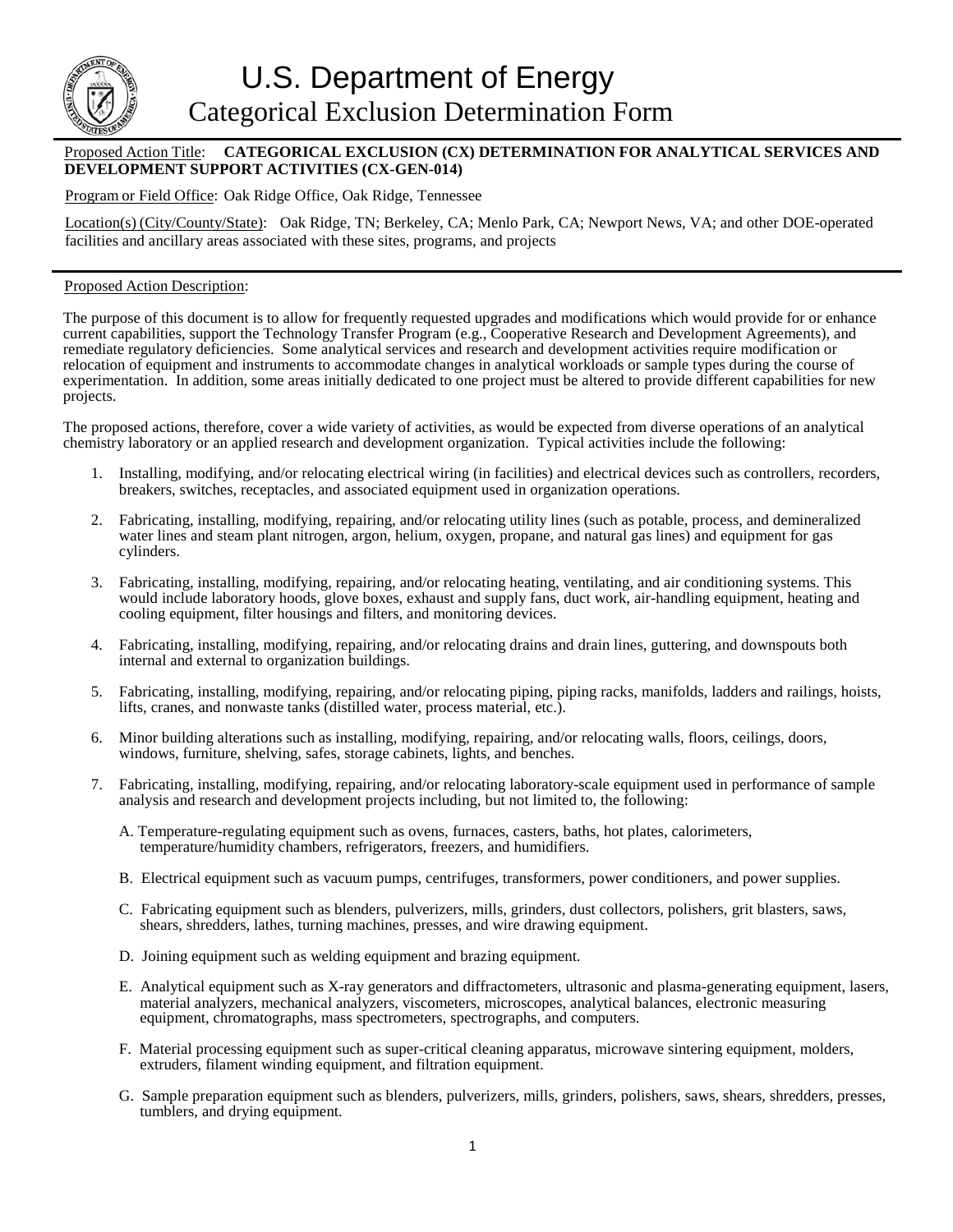- 8. Fabricating tooling, fixtures, and parts used with equipment for analytical and experimental work.
- 9. Fabricating, installing, modifying, and/or relocating signs, labels, or other methods of warning and notifications (as needed for regulatory compliance).
- 10. Conducting regular analytical operations including receipt, preparation, analysis, reporting, and salvaging of routine samples and samples requiring special analysis.
- 11. Installing and repairing eyewashes and safety showers to maintain safety and health standards.
- 12. Use of existing facilities, technology, equipment, and personnel in support of the Technology Transfer Program.

Various types of wastes would be generated as a result of performing the above-listed actions due to the missions of the organization; however, these wastes are typically generated and disposed of in existing facilities according to established regulations and procedures. Solid and liquid waste generated during installation or relocation of the above-mentioned equipment would consist of various types; however, because of the small-scale alterations, only small quantities would be generated. In general, uncontaminated solid waste generated during construction would be disposed of in the existing sanitary landfill. Solid waste contaminated with radioactive, hazardous, or mixed materials would be treated, stored, or disposed, as appropriate, at existing permitted/approved facilities. Solid and liquid waste of any type generated during analytical operations would be disposed according to well-defined and established procedures addressing each characteristic waste stream. Discharges of water to creeks and streams are limited by administrative controls in accordance with the National Pollutant Discharge Elimination System (NPDES) permits. Other potential effluent discharges would also be contained and treated at existing treatment facilities in accordance with their NPDES permits. The proposed action would be evaluated before implementation to identify options to reduce or eliminate generation of waste materials.

The proposed analytical services and development support actions that would take place on the Oak Ridge Reservation (ORR) have been reviewed in accordance with the Cultural Resource Management Plan (CRMP) or applicable sections in a ratified Programmatic Agreement document and would not result in an adverse effect to historic properties included or eligible for inclusion in the National Register of Historic Places (National Register). If the proposed ORR actions would have an adverse effect on properties included or eligible for inclusion in the National Register, DOE would consult with the State Historic Preservation Officer (SHPO) and initiate actions specified in procedures set forth in the Advisory Council's regulations in 36 CFR Part 800.

For sites other than the ORR, DOE would follow the Section 106 process and would consult with the respective SHPO, as appropriate.

Should the proposed analytical services and development support actions involve ground disturbances at locations where an archeological survey had not been conducted or take place at previously disturbed locations where the potential exists to exceed the depth of previous ground disturbances, DOE would consult with the SHPO to determine whether an archeological survey is warranted prior to initiating the proposed actions.

To ensure that sensitive resources are protected, existing maps and surveys/studies on threatened and endangered species, wetlands and floodplains, and historically sensitive areas would be used to locate these areas. In addition, personnel responsible for identifying these resources would be consulted and, if warranted, additional surveys and walkovers would be conducted to confirm or update available information.

No known extraordinary circumstances would be associated with these actions that might affect the significance of the environmental effects of the proposed action based on past similar actions. These actions would not be connected to other actions with potentially significant impacts or related to other proposed actions with cumulatively significant impacts; they would meet the conditions that are integral elements of the classes of actions which may be categorically excluded from further National Environmental Policy Act (NEPA) documentation. Should the action not meet the conditions for CX consideration, a separate specific NEPA determination would be made.

Although an action might fall under the category of "analytical services and development support actions," a separate NEPA review would be performed and documented should the action or related/cumulative effect of the action have the potential to result in an unusual or significant impact to the environment.

## **Categorical Exclusion(s) Applied:**

- B1.15 Support buildings
- B3.1 Site characterization and environmental monitoring
- B3.6 Small-scale research and development, laboratory operations, and pilot projects
- B3.10 Particle accelerators